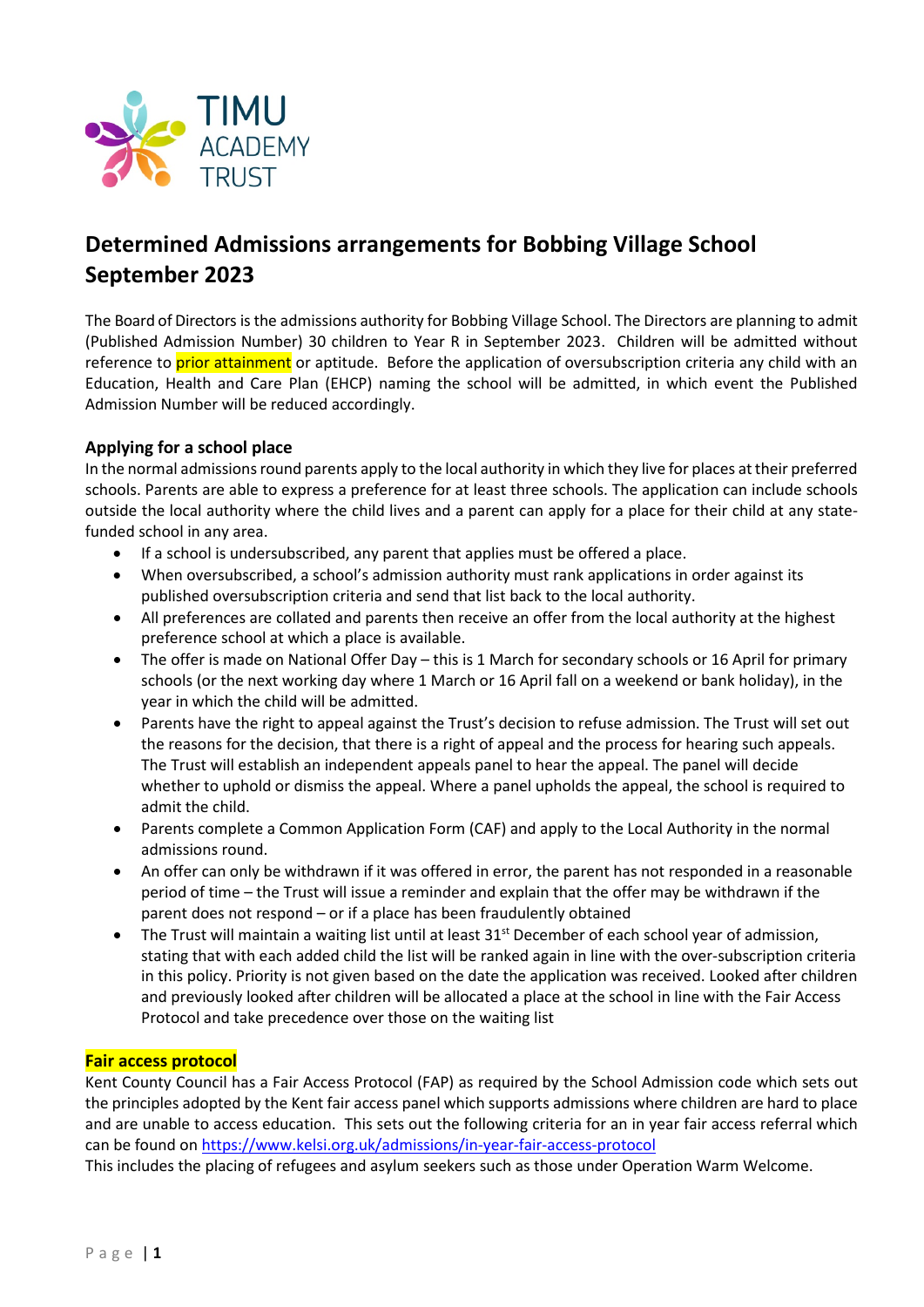#### **Infant classes**

Infant classes must not contain more than 30 pupils to a single class teacher. Additional children can only be admitted under limited exceptional circumstances. These excepted children are:

- children admitted outside the normal admissions round with Education, Health and Care Plans specifying the school
- Looked after children and previously looked after children admitted outside the normal admissions round;
- children admitted after initial allocation of places, because of a procedural error made by the admission authority or local authority in the original application process
- children admitted after an independent appeals panel upholds an appeal
- children who move into the area outside the normal admissions round for whom there is no other available school within reasonable distance
- children of UK service personnel admitted outside the normal admissions round
- children whose twin or sibling from a multiple birth is admitted otherwise than as an excepted pupil

# **Deferment of Entry for summer born children**

Parents of reception age children have the right to deferment of entry or to take the place up part-time until the term in which the child reaches compulsory school age which is on or after their fifth birthday.

For children who are under compulsory school age, once a school place has been accepted, parents may, if they wish agree with the school a pattern of part time attendance or a deferred start until later in that school year (but not later than the beginning of the summer term). These arrangements should be discussed with the school.

Children born from 1 April to 31 August - summer born children - do not need to start school until the September after their fifth birthday, a full year after they could first have started school.

The only restriction is that the child must secure the offered place by starting school on the prescribed day following his or her fifth birthday (or on his or her fifth birthday if it falls on a prescribed day), but not beyond the beginning of the final term. The prescribed days are 31 December, 31March and 31 August.

Where a parent delays their child's start until the September after their 5th birthday, they may request their child is admitted out of their normal age group in order to start in reception rather than in year 1. In this situation, the parent should contact the Head of School as early as possible in the admissions around associated with their child's date of birth to request a deferment.

Parents are *not* expected to provide evidence to support their request to defer their application, however where provided it must be specific to the child in question. This might include medical, speech and language or Educational Psychologist reports. There is no legal requirement for this medical or educational evidence to be secured from an appropriate professional, however, failure to provide this may impede a school's ability to agree to deferral. The Trust will consider parent views, information about the child's academic, social and emotional development, medical history and views of a medical professional (where applicable), if the child was born prematurely, any significant developmental delay, views from nursery or any other setting and so on. This is not an exhaustive list.

The Head of School will make a decision on whether the child is admitted to reception or year 1 on the basis of the circumstances of the case and in the best interests of the child concerned and share this with the Board of Directors who are the admissions authority. If refusing a request, the Trust will set our clearly the reasons for their decision so parents can understand why their request has been refused.

Where a parent's request is agreed, the Trust is required to process the application as part of the main admissions round. An application must not be given lower priority on the basis that the child is being admitted out of their normal age group. A deferred application does not guarantee a place in a particular school in the next school year.

Parents are required to complete an application for the normal point of entry at the same time, in case their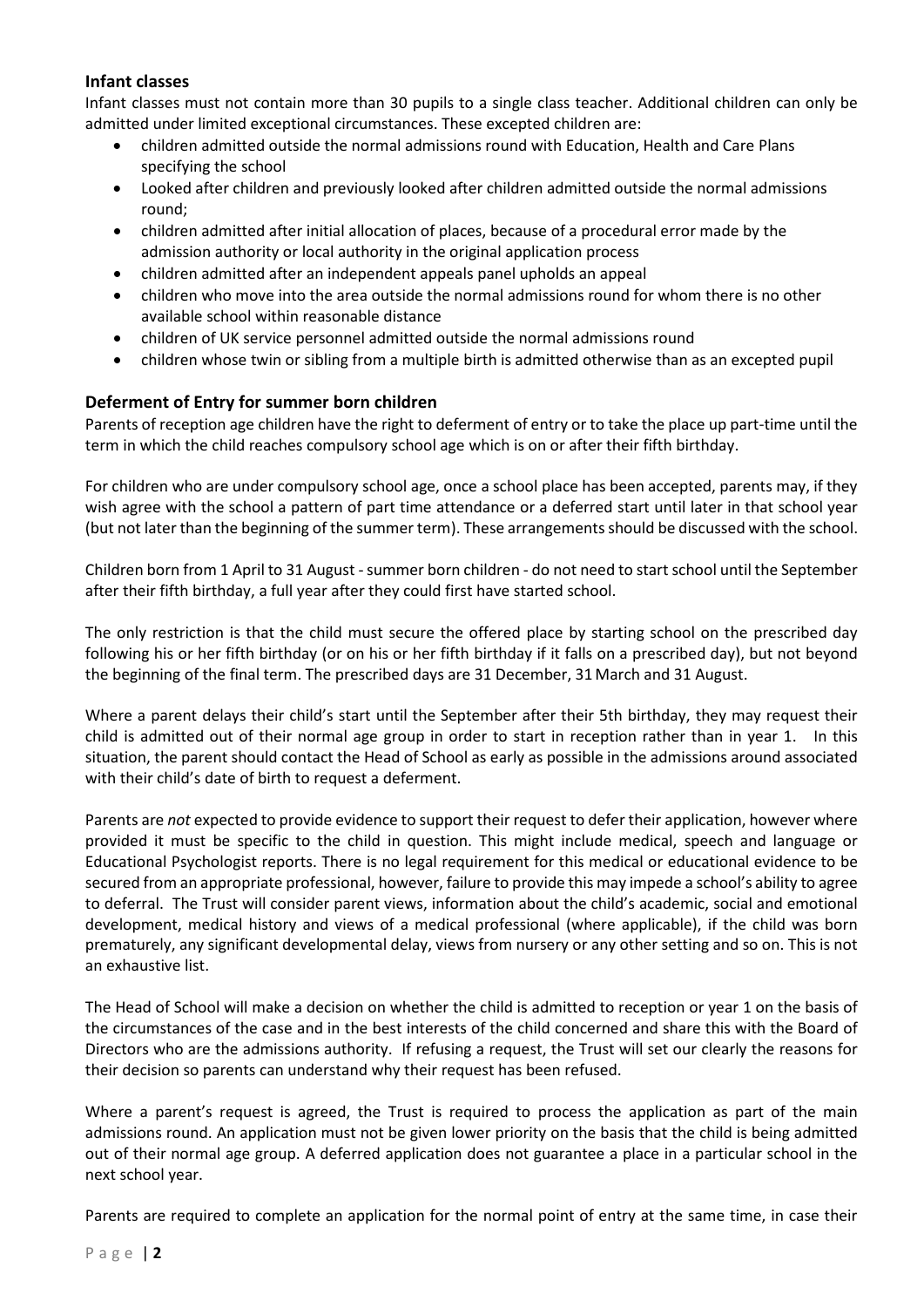request is declined. This application can be cancelled if the school agrees to accept a deferred application for entry into Year R the following year.

Deferred applications must be made via paper Casual Admissions Form (CAF) to the LA, with written confirmation from each named school attached. Deferred applications will be processed in the following year, the same way as all applications for the cohort in the following admissions round, and offers will be made in accordance with each school's oversubscription criteria.

Alternatively, a parent delaying their child's start until the September after their 5th birthday, could make an inyear applications for a year 1 place for their child that year. In that case the child would miss reception year and be taught in their normal year group. There is no statutory barrier to children being admitted outside their normal age group, but parents do not have the right to insist that their child is admitted to a particular age group.

#### **Applications for children to be taught outside their expected age group to a new school**

The parent of a deferred summer born child who is admitted into a later year group will need to reapply for education out of year group ahead of moving to a new school such as Secondary. The parent should begin conversations with these school early and to apply for outside year group education when the child's original year group would be applying to transition to a new school.

This means that for a summer born child who started in reception a year later than is usual, parents would apply for a secondary school place and for an out of year group place when the child is in year 5 rather than year 6. Admission authorities must consider these requests in the same way as the original request but must also take into account the fact the child has been educated in a different year group up until this point. For many children, it will be right for them to remain with their adopted year group but it is possible that others may be better off joining their normal year group. All decisions should be made taking the circumstances of the case into account and considering all of the child's needs, including their social and emotional needs. Unless there are sound educational reasons to do otherwise, the assumption should be that children remain outside their normal year group (that is, in the year which they have been educated so far).

#### **Moving a summer born child to their normal age group**

Once a child has been admitted to a school it is for the Head of School to decide how best to educate them. In some cases, it may be appropriate for a child who has been admitted out of their normal age group to be moved to their normal age group, but in others it will not. Any decision to move a child to a different age group should be based on sound educational reasons and made by the Head of School in consultation with the parents.

#### **Children of UK service personnel and crown servants**

For families of service personnel with a confirmed posting, or crown servants returning from overseas, the Trust will

- allocate a place in advance of the family arriving in the area (as long as one is available), provided the application is accompanied by an official letter that declares a relocation date. The Trust will not refuse to process an application and must not refuse a place solely because the family do not yet have an intended address, or do not yet live in the area.
- use the address at which the child will live when applying the oversubscription criteria, as long as the parents provide some evidence of their intended address.
- not reserve blocks of places for these children.
- ensure that arrangements in their area support the Government's commitment to removing disadvantage for service children. Arrangements must be appropriate for the area.

#### **In year admissions**

In year admissions are applications made to the school after the first day of a school year to join a year group. Kent Local Authority do not coordinate in-year admissions. Parents should complete an in year application – see [Move to a different school -](https://www.kent.gov.uk/education-and-children/schools/school-places/move-to-a-different-school) Kent County Council for the link - and submit it to the school. The school will accept the in-year admission application and it will be processed. This could result in refusal (where the year group is full), the child to be added to the waiting list or acceptance of a school place. Parents have a statutory right to appeal if their application is unsuccessful.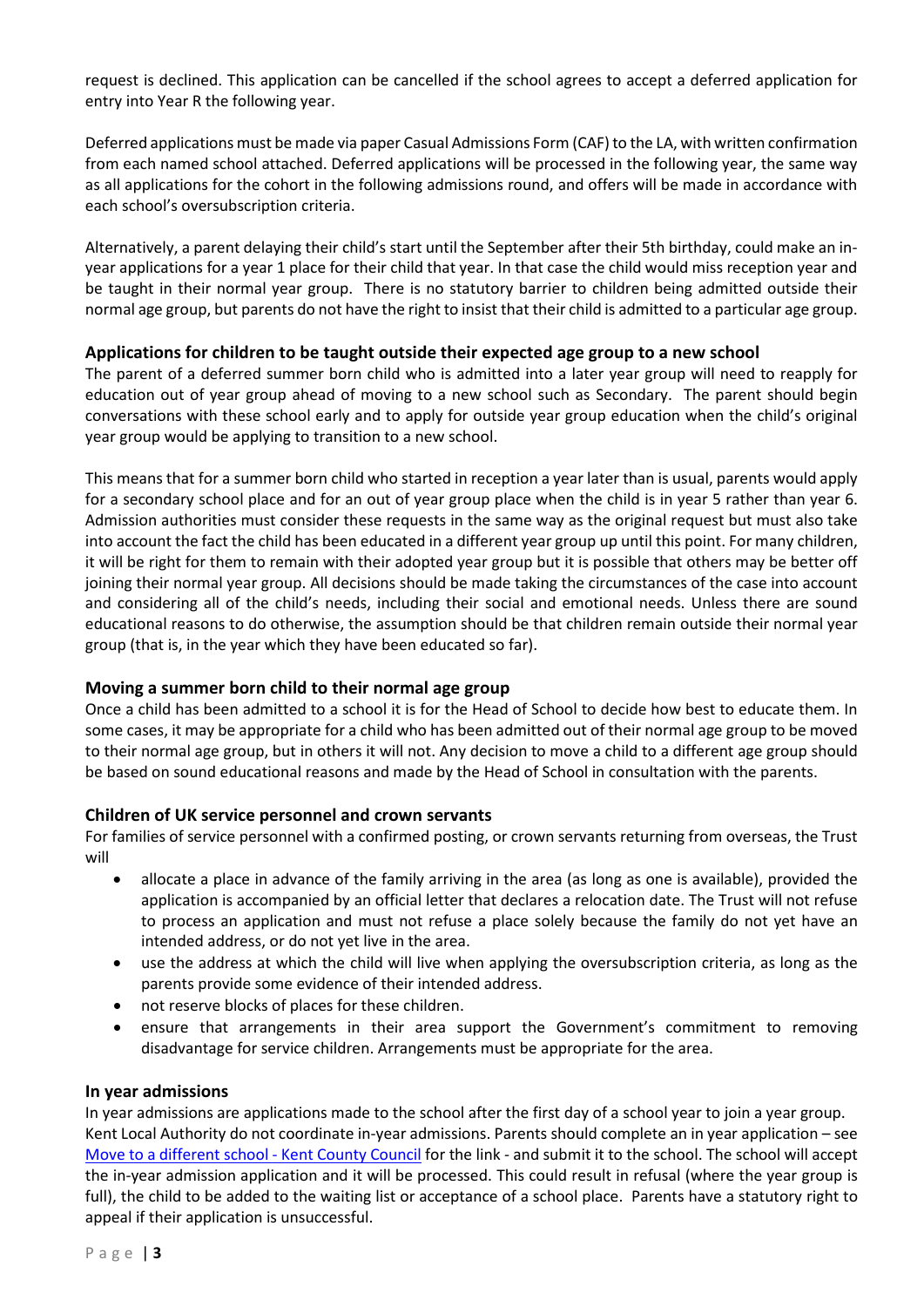If multiple applications are made for a place, the over-subscription criteria will be applied. The outcome for an in year application will be notified in writing within 10 school days. The Local Authority are also notified within 2 school days.

The Trust may admit a child through an in-year admission which takes the number of children above PAN (Published Admission Number). PAN only applies to the relevant year group and does not mean that the Trust will refuse admission to another year group if PAN has been reached in a different year. However, admission may be refused where the admission of another child would prejudice the provision of efficient education or efficient use of resources.

#### **Right to appeal**

When the Trust informs a parent of a decision to refuse their child a place at a school for which they have applied, it will include the reason why admission was refused; information about the right to appeal; the deadline for lodging an appeal and the contact details for making an appeal. Parents are made aware that if they wish to appeal, they must set out their grounds for appeal in writing. The Trust will not limit the grounds on which appeals can be made.

#### **Children who have been permanently excluded twice or display challenging behaviour**

Where a child has been permanently excluded from two or more schools there is no need for the Trust to comply with parental preference for a period of two years from the last exclusion.

The twice excluded rule does not apply to the following children:

- children who were below compulsory school age at the time of the permanent exclusion
- children who have been reinstated following a permanent exclusion (or would have been reinstated had it been practicable to do so)
- children whose permanent exclusion has been considered by a review panel, and the review panel has decided to quash a decision not to reinstate them following the exclusion;
- children with Education, Health and Care Plans naming the school.

Admission authorities must not refuse to admit a child on behavioural grounds in the normal admissions round or at any point in the normal year of entry, except for where the above paragraph applies. Where the Trust receives an in-year application for a year group that is not the normal point of entry and it does not wish to admit the child because it has good reason to believe that the child may display challenging behaviour, the Trust may refuse admission and refer the child to the Fair Access Protocol.

*For the purposes of this Code, behaviour can be described as challenging where it would be unlikely to be responsive to the usual range of interventions to help prevent and address pupil misbehaviour or it is of such severity, frequency, or duration that it is beyond the normal range that schools can tolerate. We would expect this behaviour to significantly interfere with the pupil's/other pupils' education or jeopardise the right of staff and pupils to a safe and orderly environment*

This referral to Fair Access Code can only be considered when the Trust has a particularly high proportion of either children with challenging behaviour or previously permanently excluded pupils on roll compared to other local schools and it considers that admitting another child with challenging behaviour would prejudice the provision of efficient education or the efficient use of resources. This cannot be used to refuse admission to looked after children, previously looked after children; and children who have Education, Health and Care Plans naming Bobbing Village School.

The Trust will not refuse to admit a child thought to be potentially disruptive, or likely to exhibit challenging behaviour, on the grounds that the child is first to be assessed for special educational needs.

#### **Over-subscription Criteria**

If applications exceed the number of places available the oversubscription criteria will be applied in the following order of priority which will also be used if applications within any of the categories exceed places available and it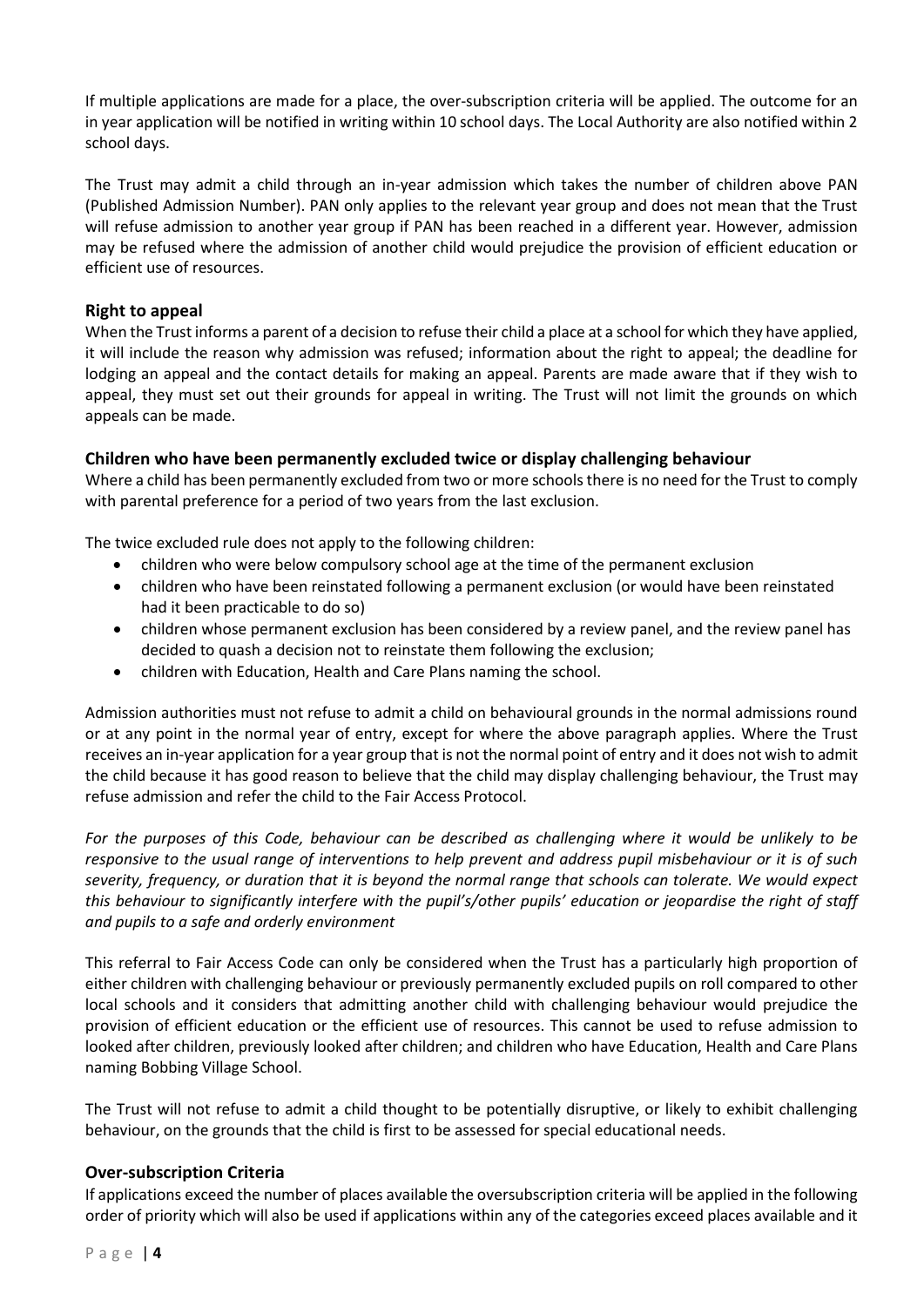is necessary to decide between them.

Children with EHCP (Educational Health Care Plan) will be admitted if their EHCP names the school.

#### *1. Children in Local Authority Care or Previously in Local Authority Care*

This includes any child who is a 'Looked After Child' (LAC) or a child who was Previously Looked After (PLAC):

- A Looked After Child is a child who is either in the care of a local authority in England or outside of England, or being provided with accommodation by a local authority in the exercise of their social services functions
- A PLAC child is one who was looked after in England, or outside of England but ceased to be so because they were adopted, became subject to child arrangements, or special guardianship order.

The Trust complies with Admissions priority for children adopted from state care outside of England [\(publishing.service.gov.uk\).](https://assets.publishing.service.gov.uk/government/uploads/system/uploads/attachment_data/file/1001066/Admissions_priority_for_children_adopted_from_state_care_outside_of_England.pdf) This also sets out what types of evidence may be required to determine eligibility.

Children who were previously looked after outside of England are referred to IAPLAC (Internationally Adopted Previously Looked After Children). This includes children who were PLAC in Scotland, Wales and Northern Ireland. The Trust will consult with the Virtual School Head where needed to confirm evidence being provided is acceptable. If the child is known the Virtual School Head, additional evidence will not be required from the parents. Any evidence requested is only requested for the purposes of applying over-subscription criteria.

## *2. Sibling*

Children with a sibling attending the school at the time of application. Sibling is defined in these arrangements as children who live as brother or sister in the same house, including natural brothers or sisters, adopted siblings, stepbrothers or sisters and foster brothers and sisters.

- The sibling claim will stand if the family have continued to live at the same house as when the older sibling was admitted into the school, OR
- If the family have moved, and they have moved to within 2 miles of the school, OR
- If the family have moved nearer to the school from where they were living previously.

However, if the family have moved more than 2 miles from the school since the older sibling was admitted, the sibling link is broken.

#### *3. Children with Exceptional Compassionate, Social, Medical/Health or Special Access Needs*

Medical, health, social and special access reasons will be applied in accordance with the school's legal obligations, in particular those under the Equality Act 2010. Priority will be given to those children whose mental or physical impairment means they have a demonstrable and significant need to attend Bobbing School. Equally this priority will apply to children whose parents'/guardians' physical or mental health or social needs mean that they have a demonstrable and significant need to attend a particular school. Such claims will need to be supported by written evidence from a suitably qualified medical or other practitioner who can demonstrate a special connection between these needs and Bobbing School.

#### *4. Children of Staff*

Firstly, where the member of staff has been employed by Timu Academy Trust for 2 years or more at the time at which the application for admission to the school is made. Secondly, a member of staff is recruited to fill a vacant post for which, in the opinion of the Directors, there is a demonstrable skill shortage.

#### *5. All other children*

Remaining places will be offered to children according to how near their permanent residence is to the school, with those living closer to the school receiving a higher priority.

#### *Measuring Distance*

All of the above criteria will be ordered by distance in according with the following: